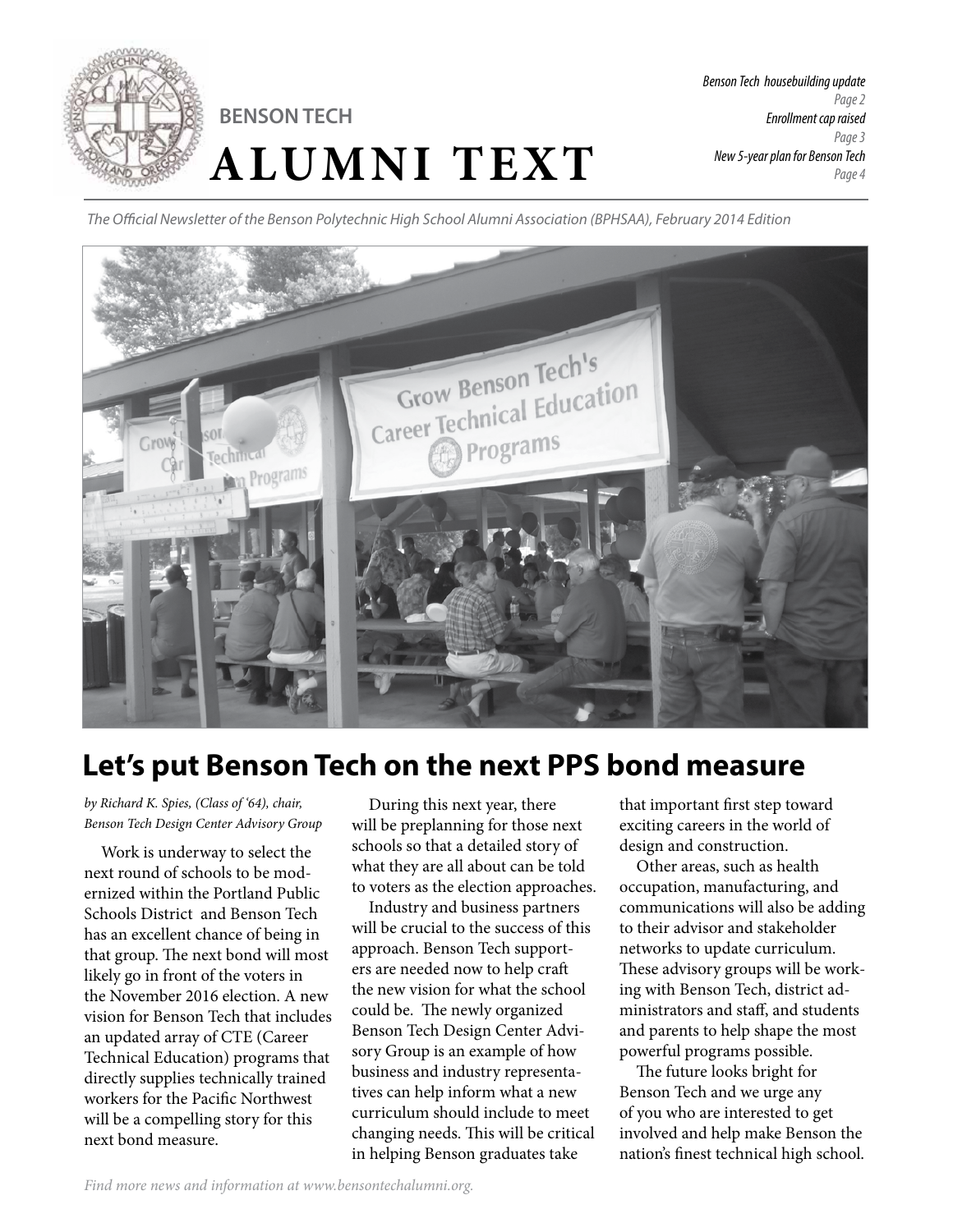## **Student-built house project is on track**

*by Richard K. Spies (Class of '64)*

Work continues on with the next Benson Tech student-built house. Located just north of the last home completed in May 2012, it includes three bedrooms, 2.5 baths, and laundry facilities on each of its two floors. It features a large open kitchen, dining, and living room area that opens on to a yard containing a large tree that dominates the corner of N. Skidmore and Mallory streets. The house will contain numerous energy features, such as radiant concrete floors, structural insulated roof panels, rain screen exterior wall treatment, and low-flow toilets and fixtures. Ryan Shanahan with Earth Advantage is helping with the various sustainability strategies, which include Energy Smart, and LEED® certifications.

Exterior work is moving along well and interior electrical and plumbing will soon be the focus. Sheet rock and interior trim will begin shortly after that work is finalized. Detailed layouts for the cabinets are being reviewed by Kelly Dobbs at Neil Kelly and will be constructed in the fall.

The students have been doing a fantastic job under Rich Weber's leadership. Rich has also done a great job of recruiting excellent community support for the project in the form of donated time, materials or discounted pricing. Some of the companies and individuals that helped out on the project include:

- ABC Supply
- Better Bids Concrete
- Cascade Raydon
- Earth Advantage



- Forti Fiber Building Systems Group
- Green Structures Northwest
- Lakeside Lumber
- **Mackenzie**
- Malarkey Roofing
- Milgard Windows
- Neil Kelly
- Oregon Roofers Union
- Parr Lumber
- Pat's Pound and Pour Concrete
- Precision Images-Printing
- Rayburn Plumbing
- Richard K. Spies, A.I.A.
- The Heat Exchange
- Tight Access Excavation
- Tuff Stuff concrete floor finishers
- West Side Electric
- Z-Tech Engineering

The house continues the tradition of showcasing Benson Tech students' skills and community support of the school.

Work is currently underway to form a robust Design Center at Benson Tech that will focus on architecture, urban design, sustainability, engineering and product design. An advisory group is starting work on creating a detailed vision of what would be included in this program, but it would certainly include student design participation.

As a Benson Tech alum (Class of '64), I was proud to help with the design of the current house, but would prefer to give the students the opportunity to be the designers, as they have been in the past. Hopefully, this will happen with an emerging design and construction-oriented curriculum in the near future.

In the meantime, I urge you all to go by and see the Benson House at the corner of N. Skidmore and Mallory streets.

#### **Benson Tech grad returns to lead boys basketball team**

**Earl Clark** (Class of '95) was hired in October 2013 to lead Benson Tech's boys basketball team. Clark worked as an assistant under former Benson Tech coaches Don Emry and Troy Berry before taking La Salle to the 4A state quarterfinals in 2007. Clark takes the reigns as the Techmen move up to the 5A classification this year and possibly to 6A next year.

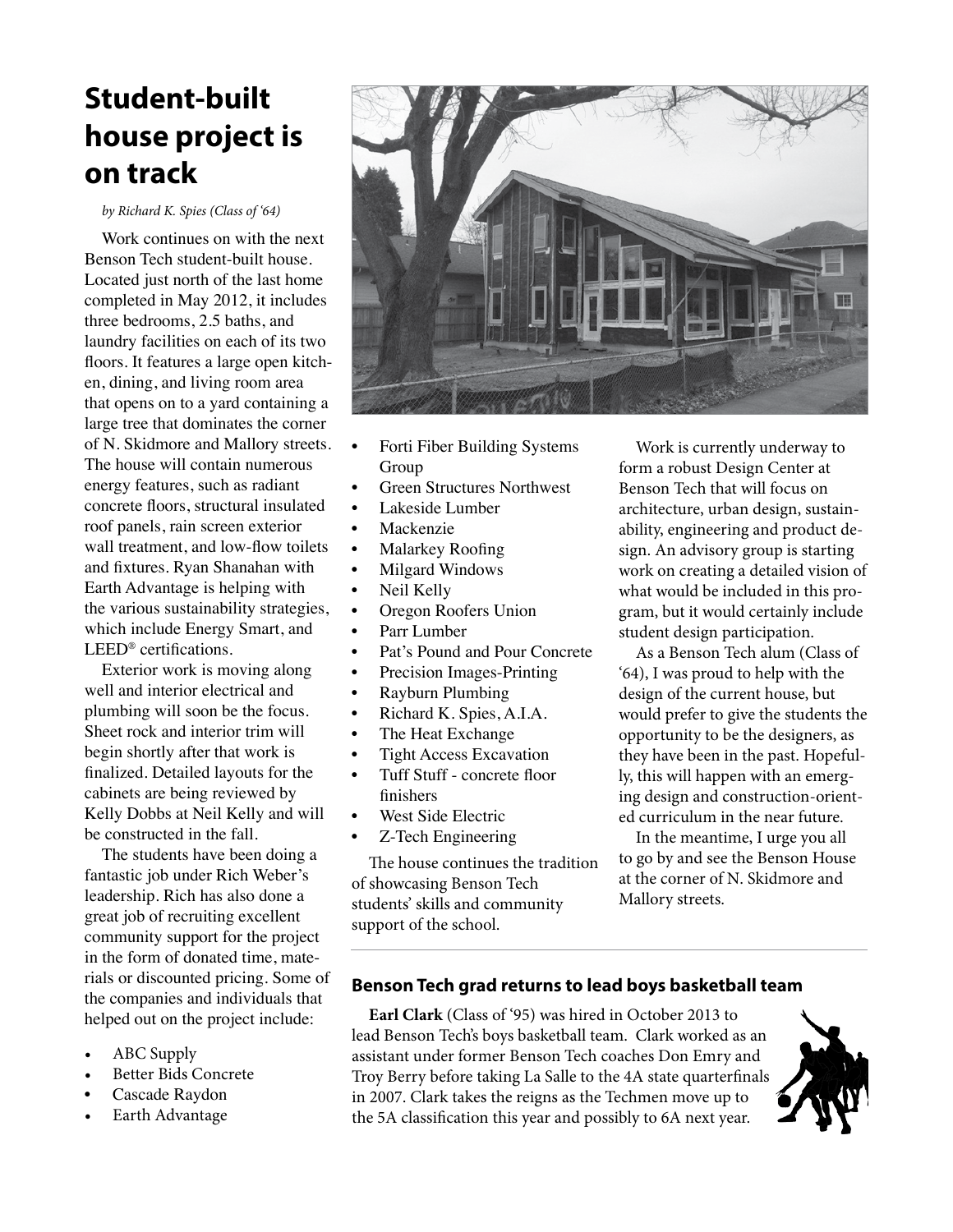## **PPS raises Benson Tech's enrollment cap**

Benson Tech had more publicity in 2013 about the enrollment cap placed upon it in 2010 since the cap was put in place. Alumni efforts helped. Having seen hundreds of students turned away in both 2012 and 2013, **Rob Johns** (BPHSAA chair and president of the newly created Benson Tech Foundation) believed it was time to build traction in the private sector to gain support for increasing enrollment, citing Benson Tech's graduation statistics— which exceed any other PPS high school across all minority groups— and unique CTE offerings as compelling reasons. Rob reached out to manufacturers and unions in March 2013, obtaining signed support letters to "lift the cap." Two appearances before the PPS School Board in March 2013, and a number of favorable reports and articles across multiple channels of local media, heightened the message to individual PPS School Board members.

 In 2013, 10 additional freshmen slots were opened for an allowance of 260. After more meetings over the summer and working with PPS on submitting a "Benson Forward" program for consideration for an Oregon Department of Education CTE Grant, the enrollment issue gained more traction. Due to the PPS School Board Resolution passed on Jan. 27, 2014, Benson Tech will be allowed another 15 freshmen slots over and above the 235 cap from 2013. In addition, there is a rather open arrangement to be developed further to allow sophomores and possibly juniors to transfer into Benson Tech from their neighborhood schools. Any upward increase is a win for Portland students, providing more opportunity to benefit from Benson Tech's excellent CTE programs and facilities.

## **A fresh start for Benson Tech's Career Counseling Center**

#### *by Don Wear (Class of '76), BPHSAA board member*

In February 2013, **Amy Henry**, the director of Benson Tech's Counseling Center approached BPHSAA Chairman **Rob Johns** for help in remodeling

the center. Amy had an architectural designer, Deborah Wash, on hand to implement her vision for the center, but the Portland Public Schools District did not have the funds to pay the designer's fee. Deborah Wash offered to donate part of her fee and the BPHSAA stepped in to cover the rest, using the extra funds to cover other needed supplies and equipment.



The first step was gutting the existing counseling center. Amy and the BPHSAA went to work recruiting volunteers and scheduling the demolition and subsequent remodeling work, which would take place over the 2013 summer break. After the District learned of these efforts, it offered to fund the demolition and put out a bid for the remodel, excluding the painting portion. Alumni and other volunteers did most of the prep work for and helped with the final painting. The Career Counseling Center remodel was finished on the August 19, 2013 for the 2013-2014 school year.

### **Scholarship fund benefits three Benson Tech seniors**

Your donations funded nearly \$3,500 in scholarships to three Benson Tech seniors in 2013. **Ryan Girres,** an automotive major, will use his share to study business at Mt. Hood Community College. **Greely Guinn**, while studying communications at Benson, has elected to pursue general studies at Portland Community College. **Isabela Gomez** will continue her focus on health occupations by studying medicine at Portland Community College. Congratulations to Ryan, Greely and Isabela!

The Benson Polytechnic High School Alumni Scholarship Fund was started in 1990 by the Class of 1950, using the leftover funds from their 40th reunion. In 2007, the scholarship fund came under the purview of the BPHSAA. Donations are handled by the Oregon Community Foundation (OCF), which invests, administers and distributes the funds. Each year, the interest income is available for scholarship awards to graduating seniors selected by a panel of Benson faculty.

Students are automatically considered for our scholarship and many others once they have completed the Oregon Student Access Commission's (OSAC) combined scholarship application.

#### **Lloyd District to be redefined with help of Benson Tech alum**

Architect **Kyle Anderson** (Class of '86) is part of a team of developers and architects who are re-imagining a four-block area of the Lloyd District. The team hopes to transform what is largely a 9-to-5 business park into a robust urban neighborhood. Along the way, they expect to achieve several LEED certifications. According to a report filed by OPB's Rob Manning, there are even plans to re-use all of the site's wastewater, potentially sending treated water through a filtering system and back to underground aquifers.